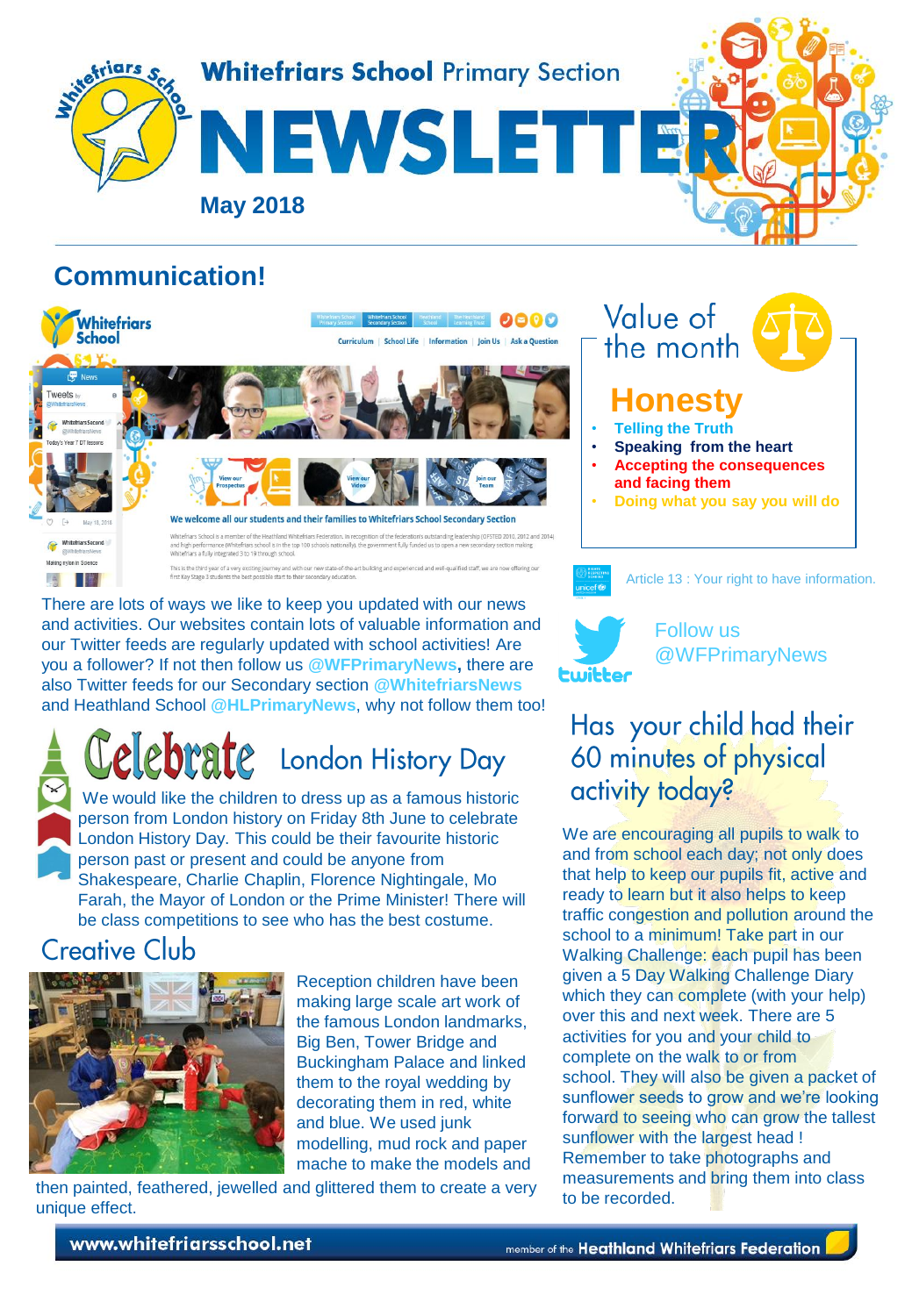

### The Rocky Horror Monster Show



This half term year 5 have been studying poetry in their English learning. We have used this focus to rehearse and perform a production called 'The Rocky Horror Monster Show'. The show featured an ex-rock and roll star who was investigating the 'creation of life'. The story was set in Fenton Castle where some strange happenings had been going on. The show was performed to KS2 children and parents who all thoroughly enjoyed the show! Well done year 5.



Article 28 : Your right to learn and go to school.



# Brazilian Carnival Masks



This term Year 3 have been comparing Rio de Janeiro to London. To celebrate our wonderful learning we performed our own Brazilian carnival. We created our own masks using a variety of materials! Year 3 had fun watching each class dance!

## Bannisters Sports Centre



Both year 6 classes have been refining their skills this half term during their Athletics unit of work. They applied the key skills of pace and determination in sprinting 75m and power in the long jump, superbly well with their peers on track and field.

# Visitors from Kingdom Hall



This month Year 3 had visitors from the Jehovah's Witnesses faith. They learnt about the story of creation. They watched a video clip about how we can show Honesty in all aspects of our life. We enjoyed learning about how God showed love and why we should love everyone!



Article 14 : Your right to follow your own religion.